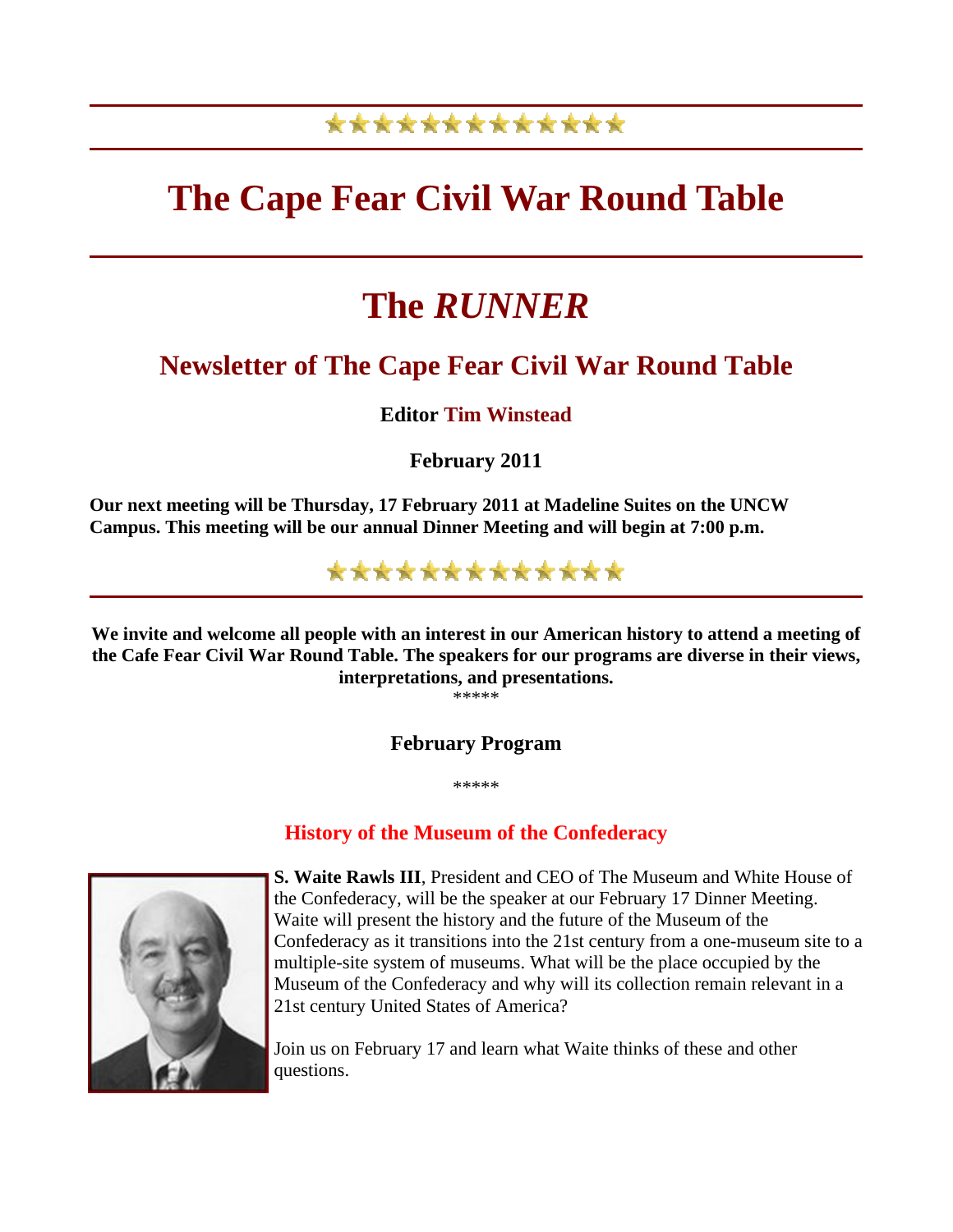Rawls, a native of Franklin, Virginia, received a B.A. at Virginia Military Institute and was awarded an M.B.A. and J.D. by the University of Virginia. Rawls assumed his current position on Jan. 5, 2004 following a long career as an executive in the international investment and commercial banking industry. His parallel career in volunteering for historical and civic organizations included engagements as trustee of the Civil War Preservation Trust and the Jamestown-Yorktown Foundation and member of the Virginia Military Institute Board of Visitors. Among the positions he held in the banking, investment, and money markets fields were: Managing Director, Chemical Bank, New York; Vice Chairman, Continental Bank, Chicago; Executive Vice President, The Chicago Corporation; and Chief Operating Officer of Ferrell Capital Management, Greenwich, Conn.

\*\*\*\*\*

#### **Raffle Winners**

\*\*\*\*\*

*Custer in Photographs* – Palmer Royal *Gods and Generals* – John Bolger *Civil War Schemes and Plots* – Sam Flowers *Battle Cry of Freedom* – Mary Palmer *Mr. Gatling's Terrible Marvel* – Dale Lear *Grant Comes East* – Sam Flowers \*\*\*\*\*

#### **Trivia Questions February 2011**

\*\*\*\*\*

1 – How large is the collection of the Museum of the Confederacy?

2 – The Museum of the Confederacy will construct three new museums: Fort Monroe, Fredericksburg, and Appomattox. Each museum will represent a different period of the war. The first of these museums will open during 2012. Where will this first new museum be located?

3 – The war caused many people to leave their homes and face a perceived enemy. As found in research during the death study, what were the ages respectively of the youngest and oldest North Carolinian to die during the conflict?

\*\*\*\*\*

#### **Member News**

\*\*\*\*\*

**Bob Maffitt** has become a member of The Clyde River Blockade Runners Camp #2168, Bridge of Allan, Scotland.

\*\*\*\*\*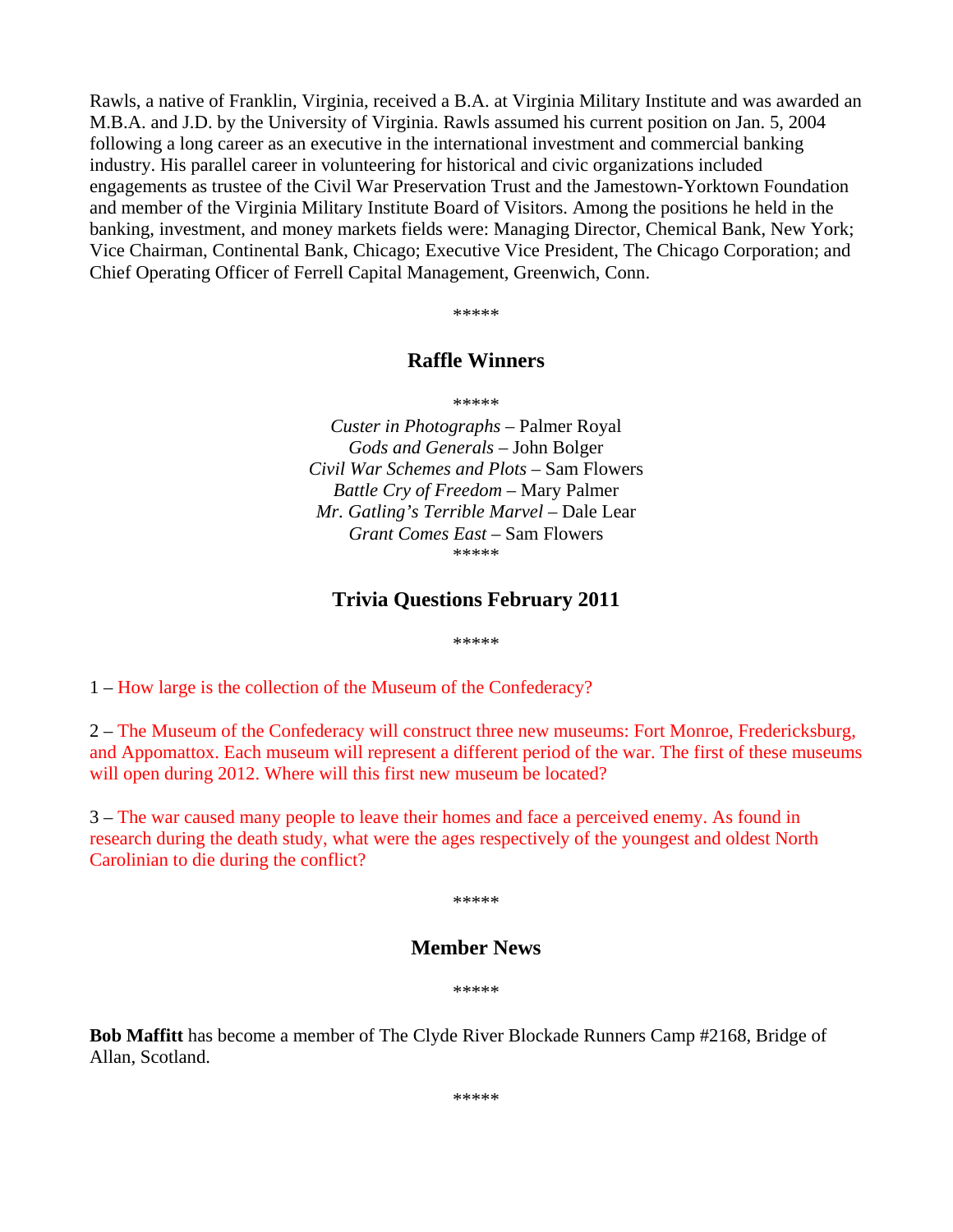### **Sesquicentennial Commemoration**

\*\*\*\*\*

The 150th anniversary of the secession of South Carolina, the firing on the *Star of the West,* and the Cape Fear Minutemen's seizure of Fort Johnston and Fort Caswell has come and gone.

These events were noted by Ed Bearss during his visit to the Cape Fear region during January. Dan Geddie has reported the occasion of Ed's recent visit to Fort Caswell:

On January 14, Dale Lear and I joined the Brunswick Civil War Round Table for a tour of Fort Caswell. The leader of the tour was the none other than Ed Bearrs. We were also accompanied by the Director of Fort Caswell, Rick Holbrook. We met in the lobby of the hotel. Rick explained how that at the end of World War II the site was still a coastal artillery base. In 1946 the Army decided it no longer needed the base, at this point the Baptist stepped in and purchased the base for \$85,000. The Baptist has been using the site to operating a very successful youth camp every summer. Ed Bearss discussed the construction of Ft. Caswell and the fact that it was a pentagonal brick fort and looked very similar to it more famous Ft. Sumter.

Our next stop was on the parapet of the old fort. What a spectacular sight it was. You could see the land and south wall of the old fort. Most of the north wall had been blown away by the retreating Confederates and the sea wall had been replaced with World War I concrete battery. It had the same look as Ft. Moultie did last year on our tour. Next we toured the inside of the old fort, including a cavernous area that was the powder room. We also toured the other post Civil War battery, including a huge 10 inch mortar that was designed to take out battleships.

One of Ed's discussions was about the Coastal Artillery branch of the US Army. They were elite troops of the army. They had to understand trigonometry. We should remember all of these veterans who served the country well at Ft Caswell from 1848 to 1945.

> Dan Geddie \*\*\*\*\*

### **The Civil War Round Tables**

\*\*\*\*\*

While doing some research on one of my favor subjects (the American Civil War), I found an article written by Stephen Ambrose in *The Wisconsin Magazine of History,* Vol. 42, No. 4 (Summer, 1959), pp. 257-262. Ambrose sought to explain the fascination that Americans held for a conflict fought almost a 100 years earlier. He observed that many citizens had almost forgotten WWI, WWII and Korea but they retained a keen interest in the men and women who participated in the war that almost destroyed this nation.

Ambrose explained:

Heart and soul of America's new fascination with the Civil War are the thousands of intensely dedicated members of the scores of Civil War Round Tables scattered throughout the United States, Canada, and Europe. Unlike their predecessors, the Grand Army of the Republic, and the United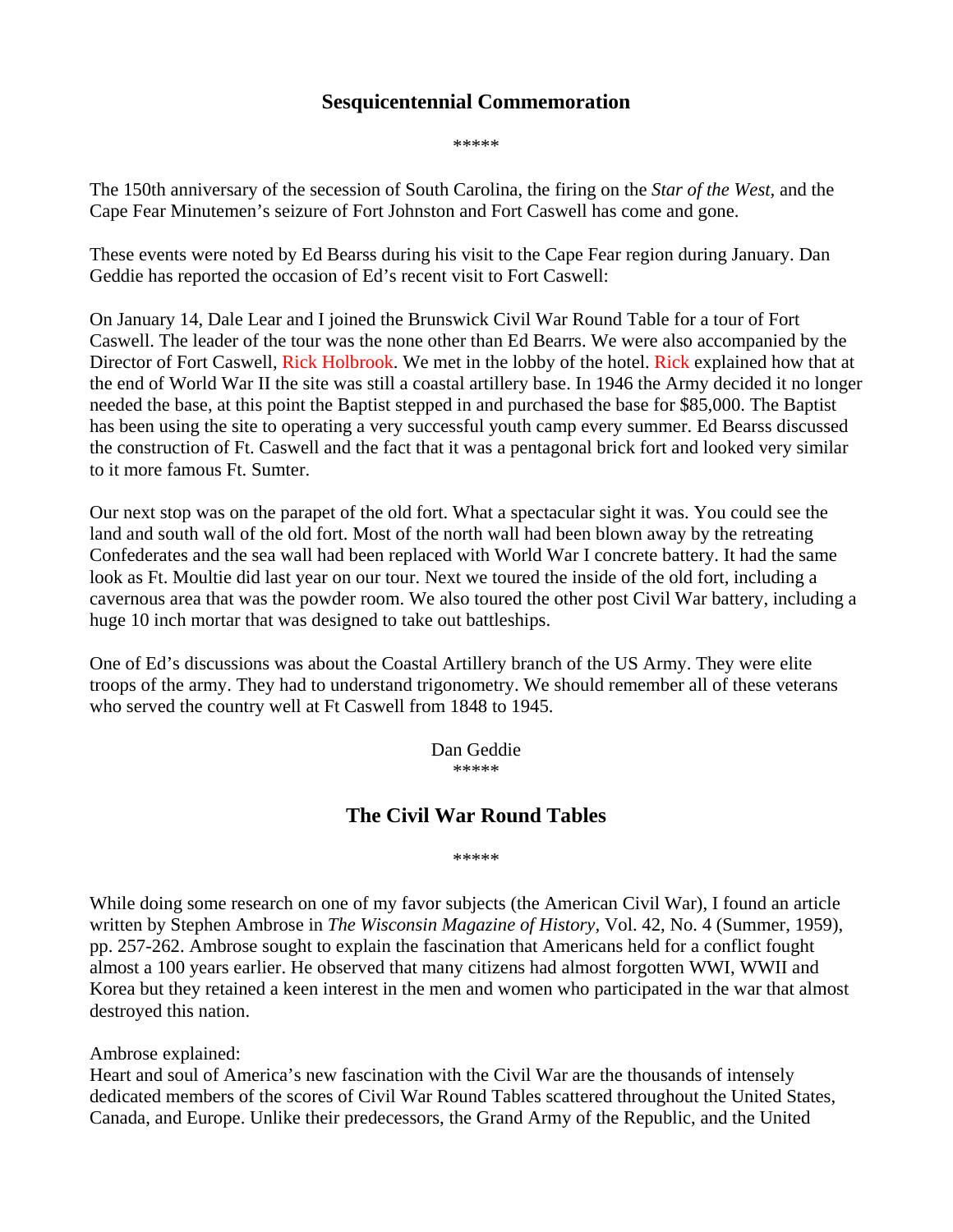Confederate Veterans, and other post-war organizations, the Round Tables have no sectional bias. Their basic function is to give members a chance to refight battles. Condemn erring officials – on both sides – and praise distinguished generals in both Blur and Gray. In this objective the Round Tables have succeeded admirably.

The Round Tables are another evidence that the quiver has not yet subsided, and that a catastrophe which divided the nation 100 years ago is, today, through the Civil War Round Tables, helping to unite it.

I believe Stephen Ambrose was correct in his assessment. When members of Round Tables can come together and examine the events of 1861 – 1865, I believe a better understanding of this period can be determined. When Round Tables such as Cape Fear, Brunswick County, Raleigh, and Ottumwa (Iowa) share their findings, we are united in our search for the relevance of the Civil War.

> Tim \*\*\*\*\*

#### **January Meeting**

\*\*\*\*\* **"Bringing in the Dead"**



**Cold Harbor, Virginia, April 1865** Josh Howard presented the status of the North Carolina Civil War Death Study Project.

Background for the study can be found on [www.nccivilwar150.com:](http://www.nccivilwar150.com/)

On June 10, 1861, nineteen-year-old Private Henry Lawson Wyatt of Company A, 1st North Carolina Volunteers, was killed in action at the Battle of Big Bethel, Virginia. He has been widely recognized and honored as the first Confederate killed in combat and the first of *over 40,000* 

*North Carolinians to die in the war*. Both claims when properly analyzed are unsupported by the historical record, and highlight problems that complicate North Carolina's understanding of its Civil War participation. An ongoing project at the North Carolina Office of Archives and History, supported by the efforts of the Colonel Leonidas L. Polk Camp of the Sons of Confederate Veterans in Garner, is attempting to rectify such issues. The North Carolina Civil War Death Study, work intended to supplement the *North Carolina Civil War Atlas* currently being prepared by the Office of Archives and History, provides a reanalysis of the available archival evidence, compiling the most definitive, accurate assessment of the number of North Carolina soldiers — both Confederate and Union — who died during the conflict.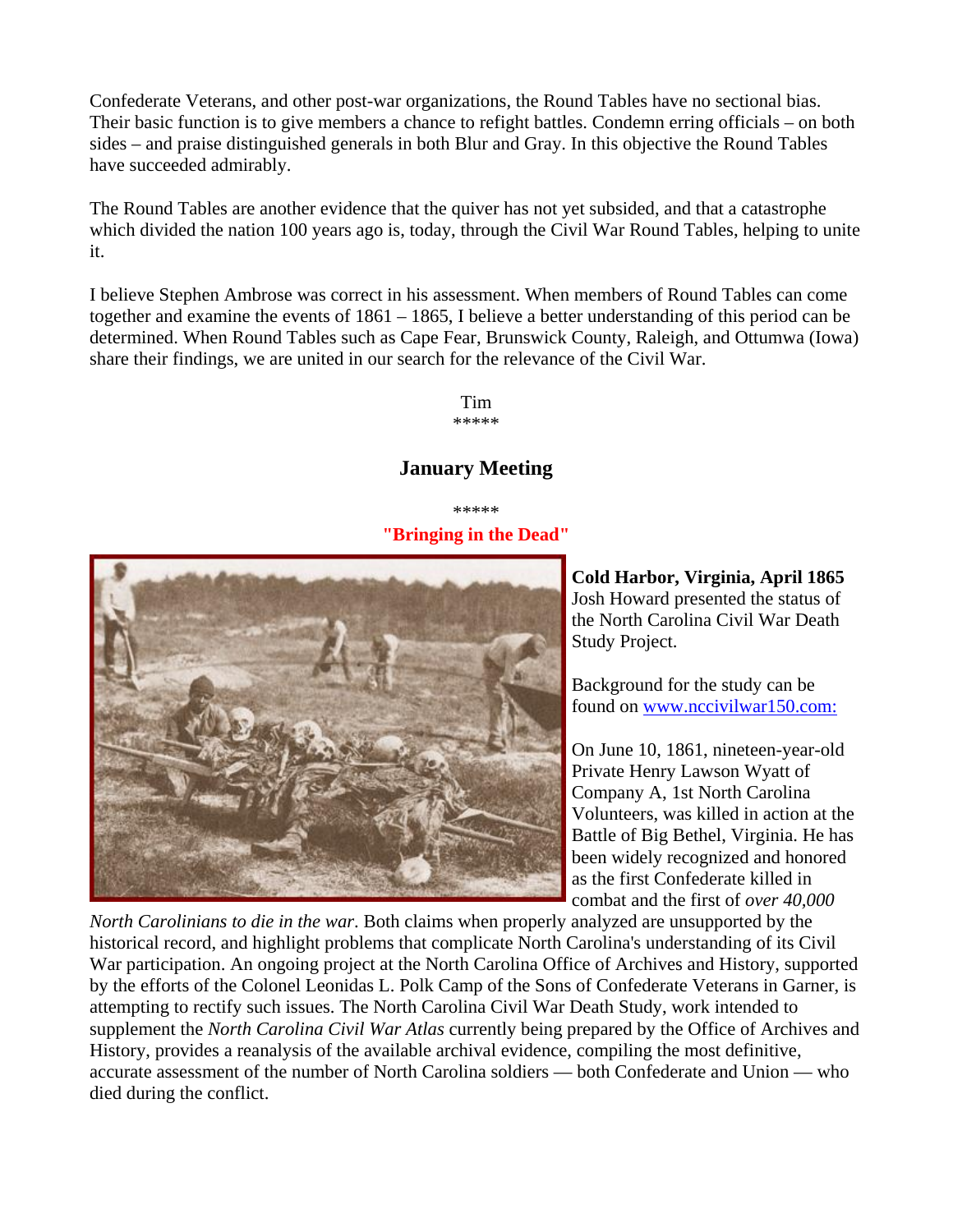NOTE: This website offers a most detailed report of the death study.

Josh discussed some long accepted statistics and how, when, and by whom they were prepared.

The 40,275 deaths attributed to North Carolina troops came from the U.S. Army Provost Marshal, James D. Fry, and his study released in 1866. Fry used incomplete Confederate after action reports as a basis for his numbers. The men employed by Fry to complete the initial death report were required to complete the Provost Marshal report prior to their discharge.

Josh provided the criteria for the study of 116,000 service records available to the death study team. Josh estimated the total number of men who served as 125,000; however, the final total may be nearer to  $135,000 - 137,000$ .

#### **The Death Study: New Analysis and New Interpretations**

The Civil War Death Study's mechanics are fairly straightforward. The analysis is three phase: (1) a study of what is within the published rosters as well as the actual compiled service records; (2) a study of contemporary North Carolina newspapers; and (3) a cemetery and gravestone survey. Analysis began with going line by line, soldier by soldier, within each regiment in the published seventeen *Roster* volumes, documenting deaths. Each individual's name and unit is recorded, as well as the year of his death and cause — be it a battle wound, disease, accident, execution, unknown or other. For many individuals, particularly those at the beginning of the war, their death was recorded but not the cause. Most often their death was due to disease, though overworked hospital stewards did not waste time recording what type. Examples in the "other" category include those who were murdered, committed suicide, or suffered calamities such as being bitten by a spider or poisoned by eating a terrapin.

For those units which have not yet been covered in the *Roster* series, namely the Senior Reserves, Home Guard, militia units, white and black Union units from North Carolina, as well as those companies that consisted of North Carolinians but which served in other Confederate states' regiments, analysis consists of going through their Compiled Service Records in the same fashion. Records of North Carolinians serving in the Confederate naval, engineering, and signal personnel, as well as general and staff officers, also will be analyzed along with records of Union volunteer regiments raised from Confederate prisoners-of-war.

Caution must be taken in several areas. For numerous North Carolina regiments and companies, muster rolls end in December 1864. Whether from a lack of paper or intentional destruction, the records simply no longer exist. Therefore, if an individual was present for duty in December 1864 but does not appear on any hospital documentation, casualty list, or is documented with a parole at Appomattox or Greensboro, his service record simply ends. In these instances name searches in the 1870 census or research in family histories can provide final disposition. Numerous men were captured at the end of the war, wounded and in Confederate hospitals, for which no final disposition data is available in Union provost marshal records. For others, that information does exist, so on a case-by-case basis decisions can be made as to whether that individual likely died or not. In other instances errors of spelling and pronunciation have complicated the service record. Prisoners often took assumed names, as did those enlisting for bounties, making the researcher's job that much more difficult.

At times the archival evidence is even contradictory. Men oftentimes were recorded as killed or missing when in reality they were sitting in a Union prison camp. Widow's pension records remain for men who, it was claimed, were killed in the war, when all available evidence suggests the man at the very least survived the conflict. These may be individuals who simply never returned home and were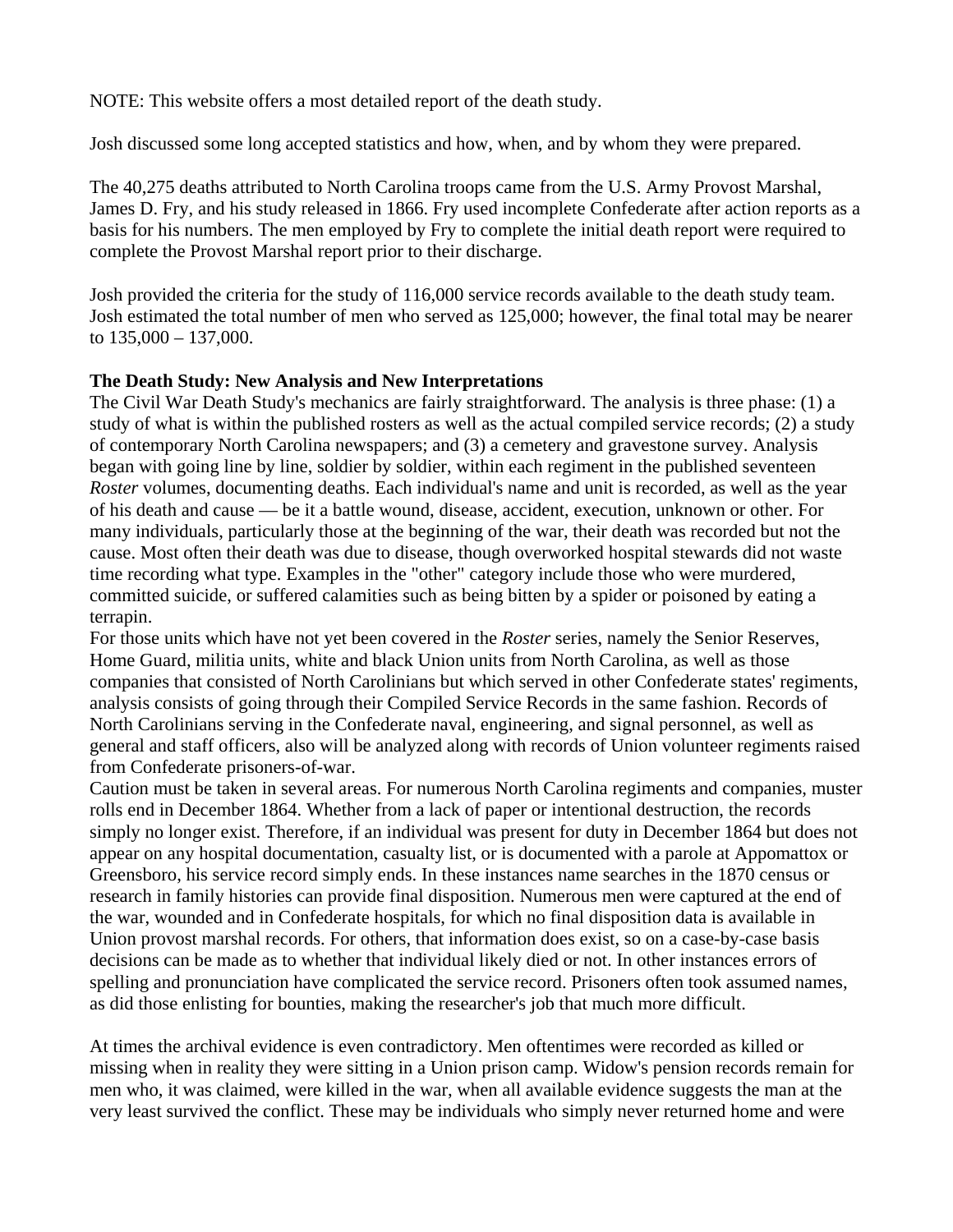thought of as dead. In addition, just as we are identifying and crediting those North Carolinians who served in fully organized companies within other states' regiments, we are cautiously addressing those Georgians, South Carolinians, Tennesseans, and Virginians who served in organized companies within North Carolina battalions. While their information is recorded, the project must take into account their loss in a separate fashion than totaling them with our North Carolinians.

#### **Conclusions**

The North Carolina Civil War Death Study will never be fully perfect or complete. Record loss has ensured that. Nevertheless, the project attempts to provide the most accurate assessment of North Carolina's loss in the war to date. Not only can this study more accurately determine the number of young men from North Carolina who gave their lives for the Confederate cause, but we can for the first time give credit to those white and black Tar Heels who died wearing Union blue. Furthermore, the information gathered can then be used to produce graphical representations demonstrating how many men from each county or each region died in the war. For once, accurate assessments of how many men fell to disease versus combat and how many were lost by various means during each year of the war can be demonstrated, as can the number of North Carolinians who died in prisoner-of-war camps. Such information is essential to furthering our understanding of the war within the state. Similar endeavors currently are being undertaken to compile a more accurate accounting of the number of North Carolinians who participated in the war, and to study the socioeconomic backgrounds of those soldiers. The findings will be published during the Sesquicentennial as supporting material for a larger map-driven project known as the *North Carolina Civil War Atlas*. As North Carolinians begin our Sesquicentennial Commemoration of the conflict, it is only right and honorable that we more accurately identify those who lost their lives. The time has come to get it right.

Josh reported the current total for deaths of North Carolina troops as 31,076 men; however, the final death count may number between 32,000 – 35,000. This 31,076 number represented 25% of the 1860 white male population (age 15 -50). A comparison to the 2009 estimate of the  $15 - 50$  white male population yielded a staggering 488,878 dead!

The *North Carolina Civil War Atlas* with its county level maps is scheduled for publication in 2015.

Josh explained why this study was made and why it was deemed important as a part of the Sesquicentennial Commemoration. He further provided an answer to a question many people have probably asked themselves: Why does nearly every county square in the states involved in this war have a memorial to those who gave their all in support of a cause? These memorials were important to the people who erected them because nearly everyone in a community was impacted by the deaths of someone they loved. Whether it had been a grandfather, father, uncle, husband, brother, son, cousin, or friend, these men were honored as a remembrance from their families and friends.

> Tim \*\*\*\*\*

#### **Comments and Suggestions**

#### \*\*\*\*\*

Comments and suggestions to make the Cape Fear Civil War Round Table and "The Runner" more relevant to your Civil War experience are welcomed.